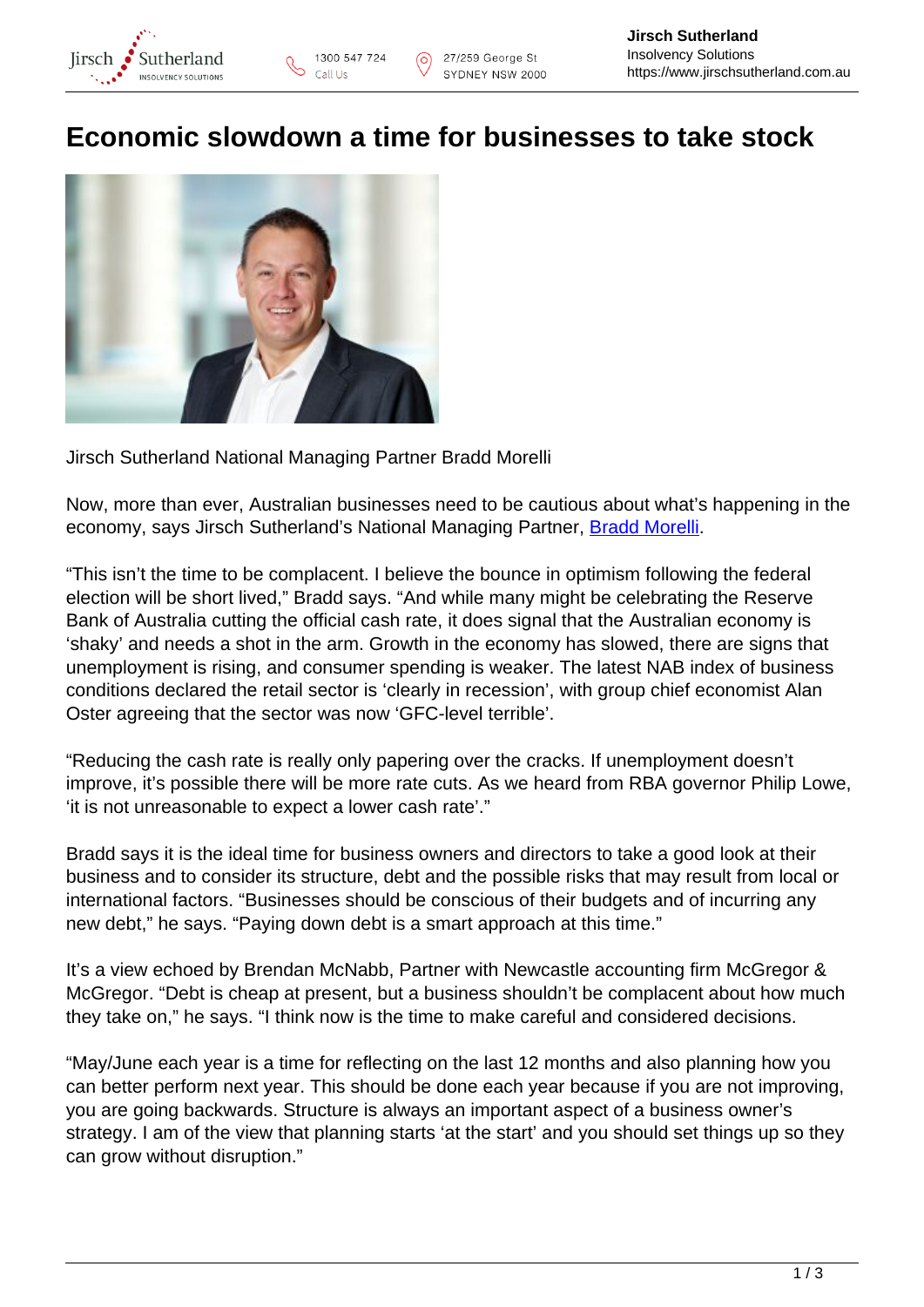

## **US Federal Reserve may also cut rates**

It's not just Australia using rate cuts to stimulate the economy. Wall Street analysts are expecting the US Federal Reserve to cut its policy rate from September. Key to this move is the uncertainty surrounding the global economy, especially with the US-China trade war showing no signs of ending. The country's most recent non-farm payroll figures also disappointed with only 75,000 jobs added in May against expectations of 180,000.

These factors have led to analysts at Bank of America predicting a total cut of three-quarters of a percentage point by early 2020. "We think things are going to get worse with more pain to the global economy before a deal can be reached with either China or Mexico," they said in a note.

For McNabb, this could present opportunities. "I am not an economist but I understand that the global economic headwinds will cause us to have continued volatility for some time to come. With volatility comes opportunity, such as more attractive pricing of products and services."

## **Accountants on the front line**



McGregor & McGregor Partner Brendan McNabb

The rate cut and approaching new financial year provide a great opportunity for accountants to contact their clients and offer their help in reviewing their businesses, Bradd says. "It's the perfect time to be taking a business' 'temperature'. And if a business review or restructure is needed, Jirsch Sutherland's specialists are available to provide specialist expertise."

Meanwhile, McNabb says accountants are on the front line to help businesses identify any operational issues. "The traditional accountant who operated as an historian is gone," he says. "With improvements in technology and cloud-based accounting programs, we are now no longer driving the car looking in the rear vision mirror. Clients often know the right answers –